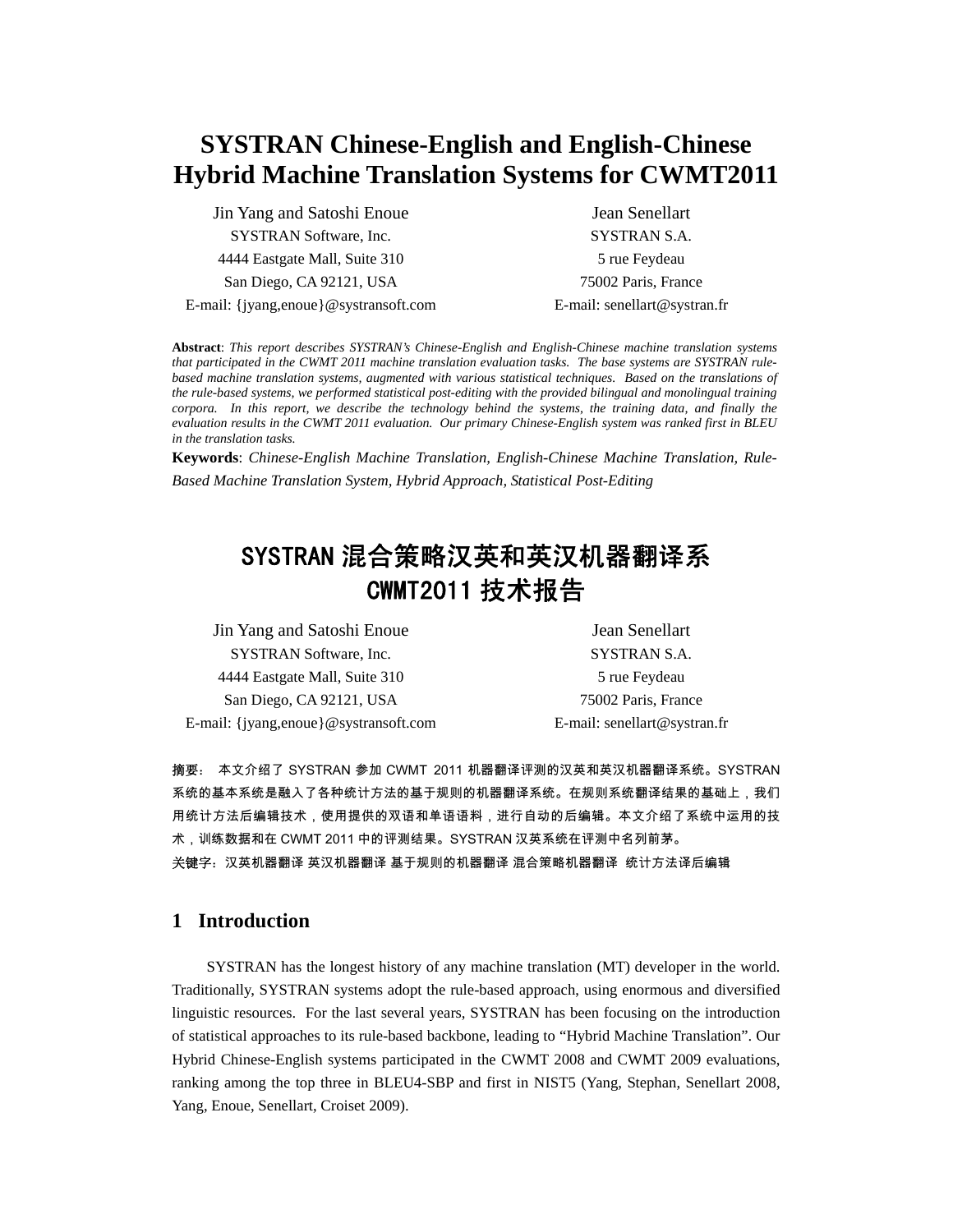The techniques used in the Chinese-English MT system for CWMT 2008 and CWMT 2009 include: a) Employing various statistical techniques in the development of the rule-based machine translation (RBMT) systems (Senellart 2006); b) Utilizing statistical post-editing (Simard et al. 2007, Dugast, Senellart, Koehn 2007) to automatically edit the output of the RBMT system. In the past two years, we continued improving and refining these techniques, and experimenting and expanding to more language pairs and domains. In addition, more statistical techniques were introduced in the rule-based system to help making difficult linguistic decisions. In the CWMT 2011 evaluation, we participated in the Chinese-English news machine translation (ZH-EN-NEWS) task, English-Chinese news machine translation (EN-ZH-NEWS) task and S&T machine translation (EN-ZH-SCIE) task. In this paper we describe the technology behind the two systems used, the training data, and finally the evaluation results.

# **2 System Description**

#### **2.1 Submissions**

For each of the tasks in which we participated, we trained two systems, primary and contrast. For the ZH-EN-NEWS progress task, we submitted "ce-news-progress-systran-primary-systema" and "ce-news-progress-systran-contrast-systemb". For the EN-ZH-NEWS task, we submitted the primary and contrast system outputs for each of the current and progress tasks: "ec-news-currentsystran-primary-systema", "ec-news-current-systran-contrast-systemb", "ec-news-progresssystran-primary-systema", and "ec-news-progress-systran-contrast-systemb". And for the EN-ZH-SCIE task, we submitted "ec-tech-test-systran-primary-systema" and "ec-tech-test-systrancontrast-systemb".

The hybrid approach with rule-based and statistical post-editing (SPE) was used throughout the tasks to produce the primary and contrast outputs. The main difference is that the contrast systems used additional monolingual data for language modeling. Further details will be described in the following sections.

#### **2.2 SYSTRAN Hybrid Machine Translation Systems**

The traditional SYSTRAN systems are general-purpose fully automatic machine translation systems, employing a rule-based transfer approach. A unified and highly modular architecture applies to all language-pair systems. SYSTRAN's dictionaries and parsers have evolved over a long period of time, have been tested on large amounts of text, and contain extremely detailed linguistic rules and a large terminology database covering various domains. Most importantly, SYSTRAN's success in the machine translation field is built on constant and sustainable development and modernization.

The development of the SYSTRAN Chinese-English MT system began in August 1994. Work on lexical development and linguistic analysis have been continuing over the years, with steady improvement. Recent development concentrates on incorporating statistical techniques in the various components of the system: a) corpus-based monolingual and bilingual terminology extractions; b) incorporating corpus evidence in the linguistic rules (Senellart 2006); c) introducing statistical components to help making difficult linguistic decisions. At the same time, continued lexical and linguistic development is still underway: a) addition of large amounts of Named Entities; b) adapting the system to colloquial and web genres; c) continued improvement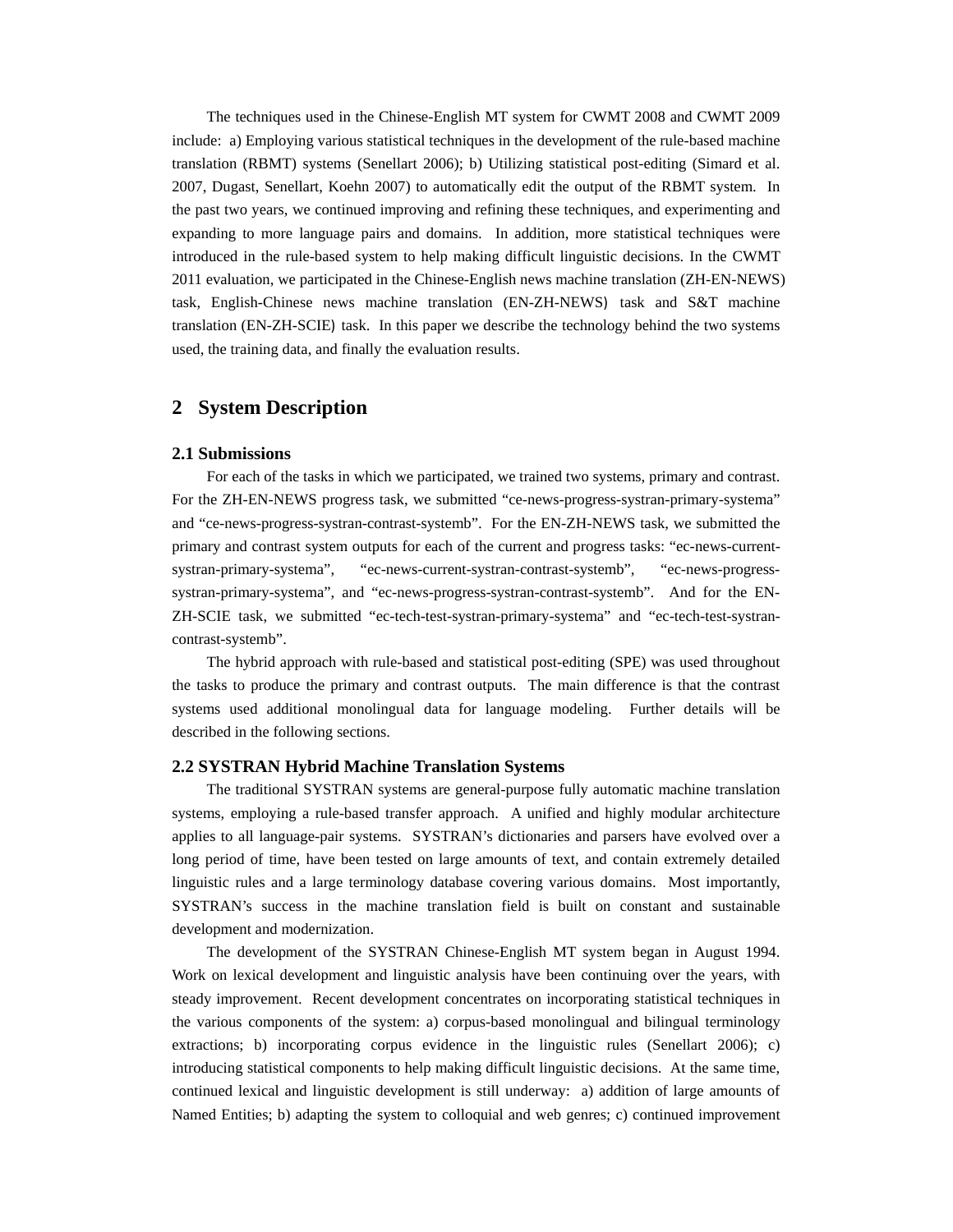in the science & technology domain. The current RBMT Chinese-English system contains over 2.1 million bilingual words, expressions, and linguistic rules spanning various domains. And the size is still growing rapidly.

The SYSTRAN English-Chinese system was built based on the existing SYSTRAN English parser and dictionaries developed more than a decade ago. The English system was initially built for translating technical manuals, and it uses a multi-target dictionary structure. The initial development effort for the English-Chinese system was made by adding Chinese targets to the existing English multi-target dictionaries, and adding basic transfer and generation rules. The work on the English-Chinese system has been quite limited. The priority of the recent development is to adapt the system to user-defined technical domains. In addition, over 250,000 Named Entities from the Chinese-English dictionary were automatically reversed and incorporated into the English-Chinese dictionary. Overall, there are some big improvement areas for the English-Chinese system.

#### **2.3 Statistical Post-Editing**

Given bilingual corpus resources we can generate a Statistical Post-Editing module (SPE). A SPE is in principal a translation module by itself, but it is trained on rule-based translations and reference data. All of our systems are based on this fully integrated SPE approach. Using this two step process will implicitly keep long distance relations and other constraints decided by the rulebased system while significantly improving phrasal fluency (Dugast, Senellart & Koehn 2007, Simard et al. 2007, Ueffing et al. 2008).

Based on the success of the hybrid approach, SYSTRAN has incorporated the technology into its product – SYSTRAN Enterprise 7. Corporate users can independently train Enterprise Server 7 to specific domains or business objectives with available – even limited – monolingual or bilingual data based on previously translated material to improve translation quality. This is the first product powered by SYSTRAN's new hybrid machine translation engine which combines the predictability and language consistency of rule-based MT with the fluency and flexibility of statistical MT that meet corporate customer quality requirements.

## **3 Data**

All bilingual training data came from the data provided by the CWMT 2011 organizer. The monolingual data (Reuters English corpus and SogouCA Chinese corpus) provided by the CWMT 2011 were also used for the Chinese and English language modeling. As out-of-list data, we used a portion of the LDC Chinese Gigaword corpus (LDC,  $3^{RD}$  edition, 2007, xin-1991 to xin-2006) for training language models for the EN-ZH-NEWS and EN-ZH-SCIE contrast systems.

# **4 Experiments**

In the experiments described below, we used Moses for decoding, GIZA++ for word alignment, and SRILM tool kit for language modeling. The model tuning was done using Minimal Error Rate Training (MERT) with BLEU4-SBP using the development sets provided by the CWMT 2011 organizer.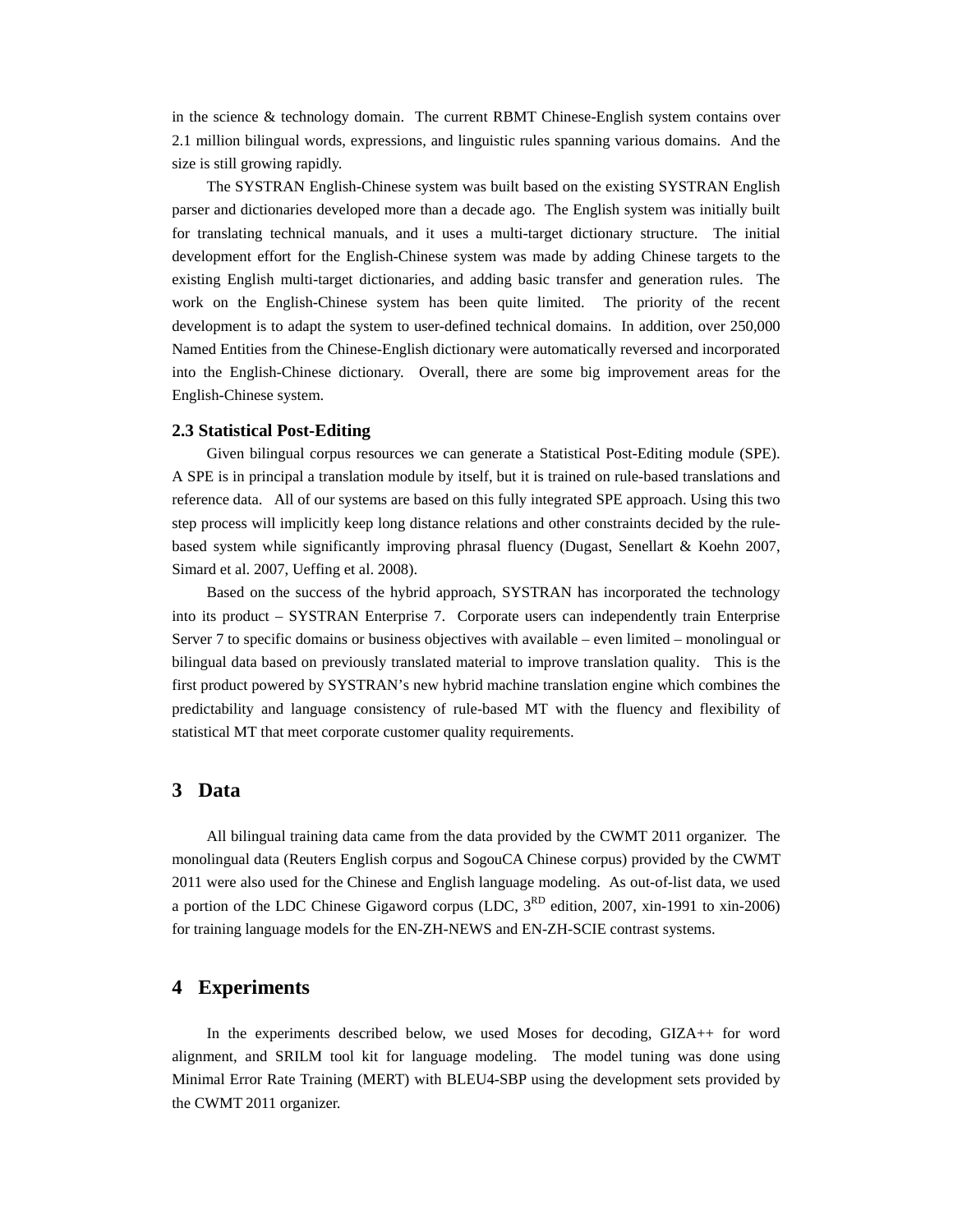#### **4.1 ZH-EN-NEWS**

For training translation models, we used all of the bilingual data provided for the news task. The total number of sentences after tokenization, normalization, and filtering was approximately 5.5 million sentences. We trained a bidirectional phrase alignment table and trimmed it (Johnson et al., 2007) to suppress all unique phrase pairs before calculating the probabilities for the final phrase table. The same translation model is used for both primary and contrast systems.

For training language models, we used the English side of the provided news bilingual data and the Reuters corpus, totaling 14 million sentences (288 million words) for the primary system. For the contrast system, we additionally used the English side of the bilingual data provided for CWMT 2011 EN-ZH-SCIE task (0.8 million sentences, 22.6 million words). The order is 5-gram with interpolation, modified Kneser-Ney discounting and Good-Tuning lower cutoffs. The model perplexity was optimized with the provided news development set.

The same development set was used for system tuning. The distortion limit for reordering was set to 4 for the primary and to 6 for the contrast.

#### **4.2 EN-ZH-NEWS**

For training translation models, we used the same bilingual data used for training the Chinese-English translation model (5.5 million sentences). The Chinese tokens were segmented by word (not by character) using the SYSTRAN translation engine (Yang, Senellart and Zajac 2003). We trained a trimmed bidirectional phrase alignment table used for both primary and contrast systems.

For training language models, we used the Chinese side of the bilingual data and the SogouCA corpus for the primary system. For the contrast system, we additionally used an additional 15.5 million sentences (343 million words) from the LDC Gigaword XINHUA news corpus (LDC,  $3<sup>RD</sup>$  edition, 2007, xin-1991 to xin-2006). The order is 5-gram with interpolation, modified Kneser-Ney discounting and Good-Tuning lower cutoffs. The model perplexity was optimized with the provided news development set.

The same development set was used for system tuning. The distortion limit for reordering was set to 6 for both primary and contrast systems.

#### **4.3 EN-ZH-SCIE**

For training translation models, we used the bilingual data provided for CWMT 2011 EN-ZH-SCIE task. The total number of sentences after tokenization, normalization, and filtering was approximately 0.8 million sentences. The Chinese tokens were segmented by word (not by character) using the SYSTRAN translation engine. We trained a trimmed bidirectional phrase alignment table used for both primary and contrast systems.

For training language models, we used the Chinese side of the bilingual data provided for CWMT 2011 EN-ZH-SCIE task and the SogouCA corpus for the primary system. For the contrast system, we additionally used the Gigaword corpus. The order is 5-gram with interpolation, modified Kneser-Ney discounting and Good-Tuning lower cutoffs. The model perplexity was optimized with the provided science and technology development set.

The same development set was used for system tuning. The distortion limit for reordering was set to 6 for both primary and contrast systems.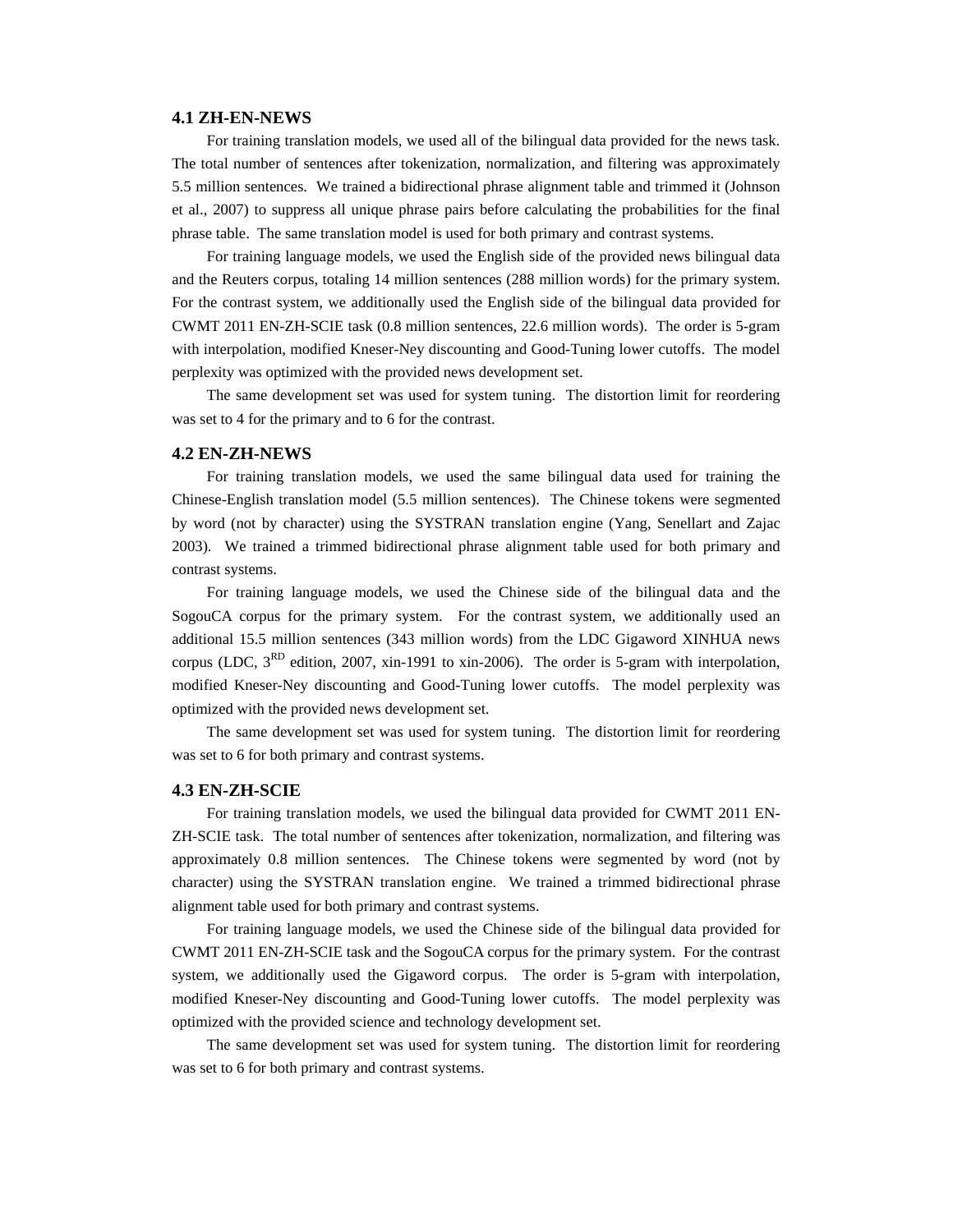# **5 Evaluation Results**

The results from the automatic evaluation scores (case-sensitive) are listed in the following tables. The primary score is BLEU4-SBP for target English and BLEU5-SBP (character-based) for target Chinese.

# **5.1 ZH-EN-NEWS (progress)**

Our primary Chinese-English system was ranked  $1<sup>st</sup>$  among all 28 systems including the contrast systems. The system also achieved a high score by the Woodpecker metrics. Compared with the results of CWMT2009, there was 1.17 increase in BLEU4-SBP. However, there were decreases in the Woodpecker general score as well as many scores in the subcategories. . This result is puzzling, and needs to be investigated.

**Table 1: Automatic results of the SYSTRAN Chinese-English systems in the ZH-EN-NEWS tasks (progress)** 

| <b>Systems</b> | BLEU4-SBP | BLEU4  | NIST <sub>5</sub> | <b>GTM</b> | mWER   | Mper   | <b>ICT</b> |
|----------------|-----------|--------|-------------------|------------|--------|--------|------------|
| 2011 Primary   | 0.2387    | 0.2558 | 7.8973            | 0.7103     | 0.6865 | 0.4906 | 0.3319     |
| 2011 Contrast  | 0.2372    | 0.2527 | 7.9136            | 0.7052     | 0.6937 | 0.4939 | 0.3222     |
| 2009 Primary   | 0.2260    | 0.2348 | 7.9608            | 0.7140     | 0.7151 | 0.4908 | 0.3136     |
| 2009 Contrast  | 0.2262    | 0.2348 | 7.9218            | 0.7097     | 0.7152 | 0.4939 | 0.3089     |

**Table 2: Woodpecker results of the SYSTRAN Chinese-English system in the ZH-EN-NEWS tasks (progress)** 

| <b>Systems</b> | General score | Source words | Source phrases | Target words | Target phrases |
|----------------|---------------|--------------|----------------|--------------|----------------|
| 2011 Primary   | 0.2927        | 0.4901       | 0.3703         | 0.4876       | 0.2572         |
| 2009 Primary   | 0.2981        | 0.5186       | 0.3761         | 0.5029       | 0.2614         |

### **5.2 EN-ZH-NEWS (progress)**

For the EN-ZH-NEWS progress task, our primary Chinese-English system was ranked  $7<sup>th</sup>$ among 10 primary systems. There was 1.32 BLEU5-SBP increase compared with CWMT2009.

| Systems       | <b>BLEU5-</b><br>SBP. | BLEU5  | BLEU6  | NIST6  | NIST7  | <b>GTM</b> | mWER   | mPER   | ICT    |
|---------------|-----------------------|--------|--------|--------|--------|------------|--------|--------|--------|
| 2011 Primary  | 0.3270                | 0.3430 | 0.2783 | 9.6235 | 9.6338 | 0.7743     | 0.6428 | 0.3816 | 0.3968 |
| 2011 Contrast | 0.3308                | 0.3482 | 0.2832 | 9.6478 | 9.6586 | 0.7825     | 0.6444 | 0.3823 | 0.3936 |
| 2009 Primary  | 0.3138                | 0.3275 | 0.2626 | 9.5463 | 9.5557 | 0.7779     | 0.6716 | 0.3881 | 0.3679 |
| 2009 Contrast | 0.3166                | 0.3312 | 0.2659 | 9.5856 | 9.5956 | 0.7786     | 0.6697 | 0.3862 | 0.3712 |

**Table 3: Automatic results of the SYSTRAN English-Chinese systems in the EN-ZH-NEWS tasks (progress)** 

## **5.3 EN-ZH-NEWS (current)**

For the EN-ZH-NEWS current task, our primary Chinese-English system was ranked  $7<sup>th</sup>$ among 10 primary systems.

**Table 4: Automatic results of the SYSTRAN English-Chinese systems in the EN-ZH-NEWS tasks (current)** 

| <b>Systems</b> | BLEU <sub>5</sub><br>-SBP | BLEU5  | <b>BLEU</b> | NIST <sub>6</sub> | NIST7  | <b>GTM</b> | mWER   | mPER   | ICT    |
|----------------|---------------------------|--------|-------------|-------------------|--------|------------|--------|--------|--------|
| 2011 Primary   | 0.3114                    | 0.3226 | 0.2623      | 9.2080            | 9.2198 | 0.7533     | 0.6333 | 0.3920 | 0.3671 |
| 2011 Contrast  | 0.3122                    | 0.3245 | 0.2642      | 9.1580            | 9.1717 | 0.7588     | 0.6381 | 0.3975 | 0.3603 |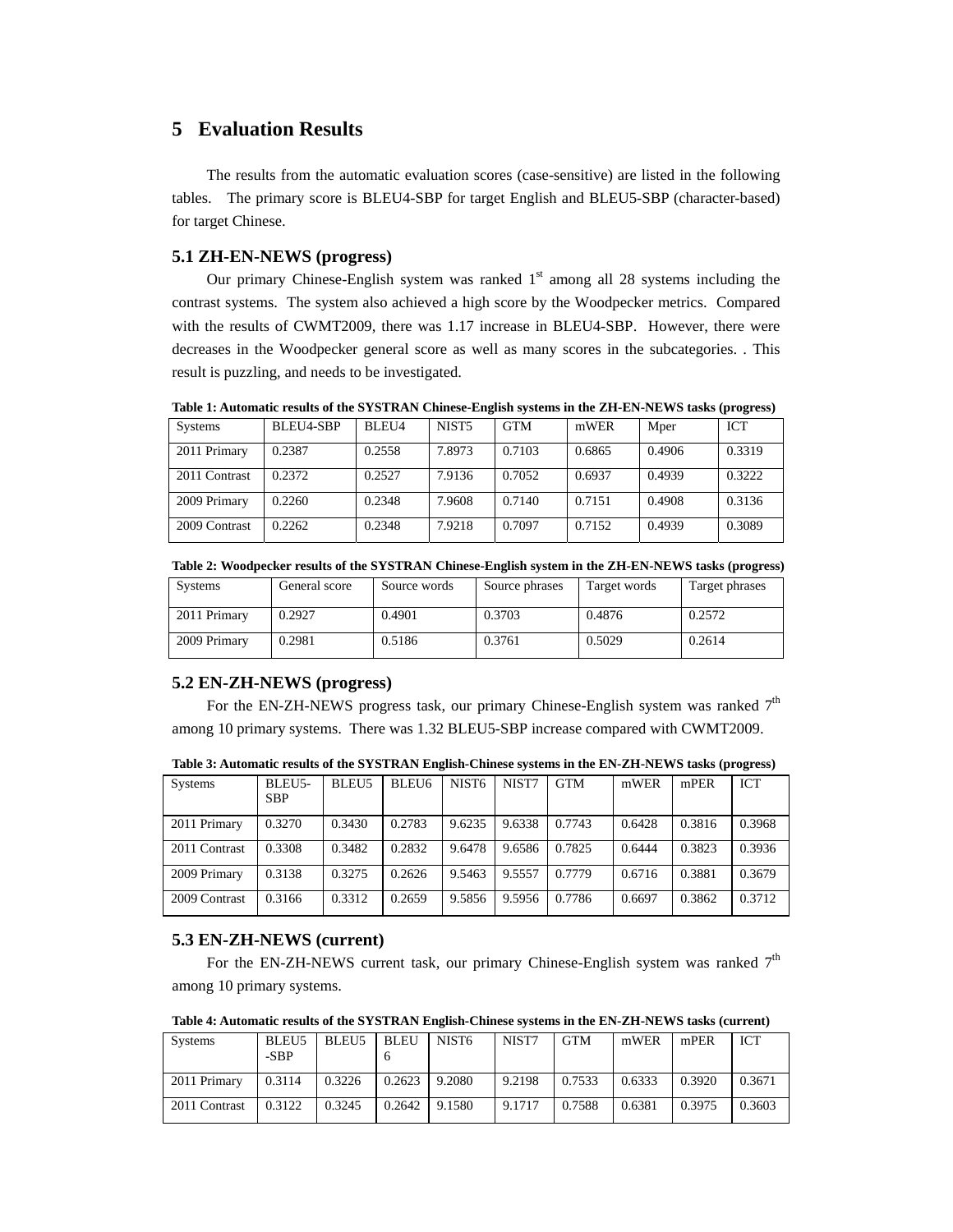#### **5.4 EN-ZH-SCIE (current)**

For the EN-ZH-SCIE current task, our primary Chinese-English system was ranked 9<sup>th</sup> among 13 primary systems.

| <b>Systems</b> | BLEU5-<br><b>SBP</b> | BLEU <sub>5</sub> | BLEU <sub>6</sub> | NIST <sub>6</sub> | NIST7  | <b>GTM</b> | mWER   | mPER   | ICT    |
|----------------|----------------------|-------------------|-------------------|-------------------|--------|------------|--------|--------|--------|
| Primary        | 0.3735               | 0.3840            | 0.3193            | 10.179            | 10.201 | 0.8273     | 0.6167 | 0.3187 | 0.3678 |
| Contrast       | 0.3735               | 0.3843            | 0.3197            | 10.189            | 10.210 | 0.8261     | 0.6175 | 0.3189 | 0.3707 |

**Table 5: Automatic results of the SYSTRAN English-Chinese systems in the S&T translation tasks (current)** 

## **6 Discussions and Future Improvement Areas**

The Statistical Post-Editing approach has proven again to be very efficient for improving accuracy and precision of rule-based MT systems. These good results are obtained through the simplest combination scheme, bringing together linguistic knowledge and the power of corpusdriven methods. Continued lexical and linguistic developments are also contributing to the progress of the system quality.

Our goal now is to continue separating the multiple effects and to implement dedicated and specialized statistical decision modules that would achieve individual improvements for various different areas that were obtained through statistical post-editing, with limited risks of degradations. Most of these techniques exist and are operational.

## **7 Conclusion**

For our third participation in CWMT, our Chinese-English primary system ranked first in BLEU and second in the Woodpeck general score in the progress tasks. The hybrid approach has proven again to be every effective for improving the accuracy and fluency of the rule-based MT systems.

## **References**

- Dugast, Loic, J. Senellart, P. Koehn. 2007. Statistical Post-Editing on SYSTRAN's Rule-Based Translation System. In *Proceedings of the ACL 2nd Workshop on Machine Translation*. Prague, Czech Republic.
- Dugast, Loic, J. Senellart, P. Koehn. 2009. Selective addition of corpus-extracted phrasal lexical rules to a rule-based machine translation system. In *Proceedings of the twelfth Machine Translation Summit, Ottawa, Canada*
- Senellart, Jean. 2006. Boosting linguistic rule-based MT systems with corpus-based approaches. *Global Autonomous Language Exploitation PI Meeting*. Boston, USA.
- Simard, Michel, N. Ueffing, P. Isabelle and R. Kuhn. 2007. Rule-based Translation With Statistical Phrase-based Post-Editing. In *Proceedings of the ACL 2nd Workshop on Machine Translation*. Prague, Czech Republic.
- Ueffing, Nicola, J. Stephan, E. Matusov, L. Dugast, G. Foster, R. Kuhn, J. Senellart, J. Yang. 2008.